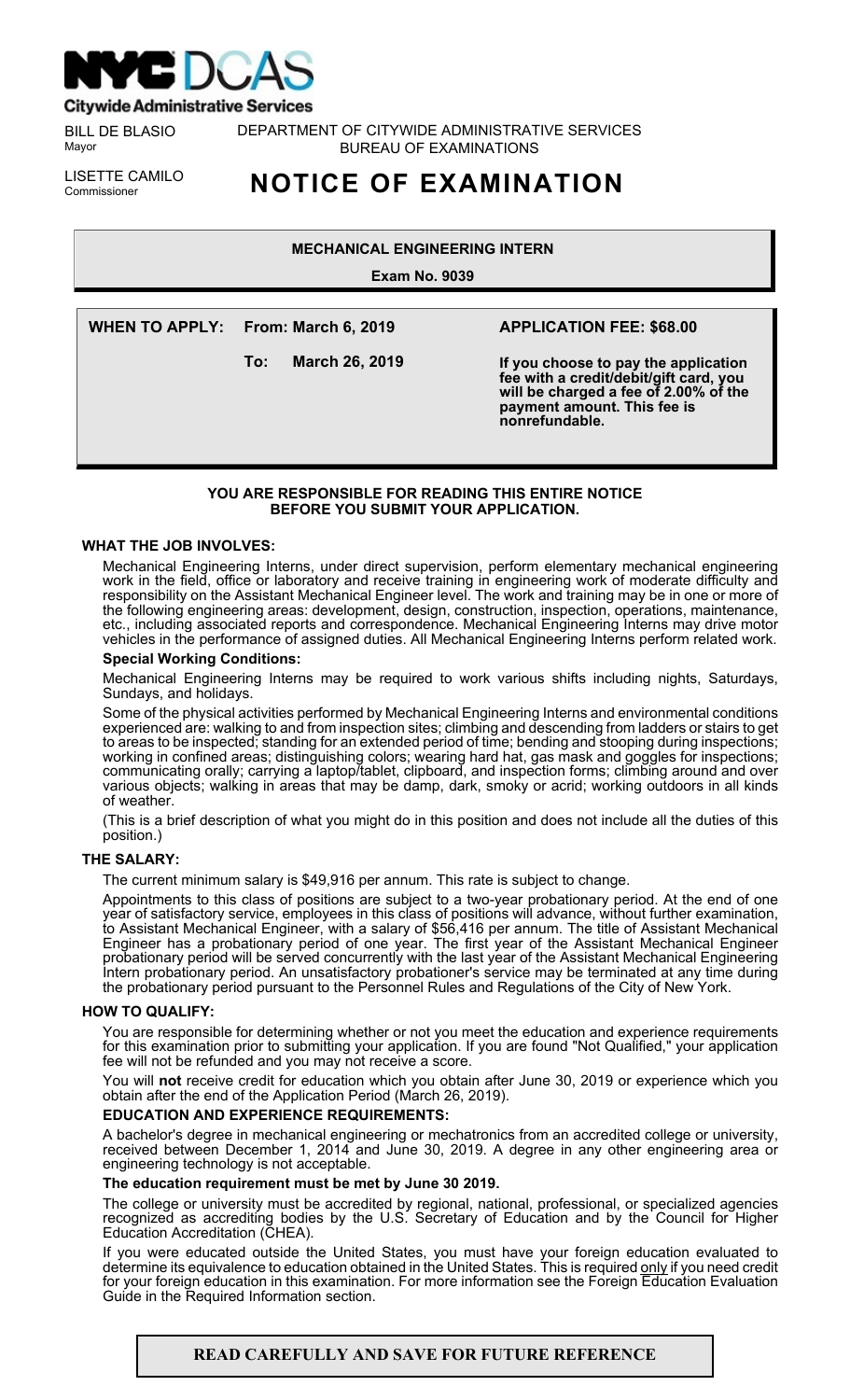**You have until midnight Eastern time on the last day of the Application Period (March 26, 2019) to clearly specify in detail all of your relevant education on your Education and Experience Test and submit it in the Online Application System (OASys). Once you submit your Education and Experience Test in OASys, you will not be permitted to submit new or additional information about your education and/or experience online.**

**You will not receive credit for education which you obtain before December 1, 2014 or after June 30, 2019 or experience which you obtain after the end of the Application Period (March 26, 2019).**

## **Residency Requirement:**

City residency is not required for this position.

#### **English Requirement:**

You must be able to understand and be understood in English.

#### **Proof of Identity:**

Under the Immigration Reform and Control Act of 1986, you must be able to prove your identity and your right to obtain employment in the United States prior to employment with the City of New York.

### **HOW TO APPLY:**

If you believe you meet the requirements in the "How to Qualify" section, submit an application on the Online Application System (OASys) at *www.nyc.gov/examsforjobs*. Follow the onscreen application instructions for electronically submitting your application and payment, and completing any required information. A unique and valid email address is required to apply online. Several internet service providers, including but not limited to Google, Yahoo!, AOL, Outlook.com, and Mail.com offer free email addresses. **All new OASys accounts require verification before a candidate can apply to ensure the accuracy of candidate information. Verification is instantaneous for most accounts and you will receive a confirmation email with instruction to activate your account. For any account creation issues, you will receive onscreen prompts to contact DCAS. This review may require up to two (2) business days to be reviewed and resolved. Please keep this information and the application period deadline in mind when creating your account.**

The following methods of payment are acceptable: major credit card, bank card associated with a bank account, or a prepaid debit card with a credit card logo which you may purchase online or at various retail outlets. If you are receiving or participating in certain forms of public assistance/benefits/programs, or are a veteran, you may qualify to have the application fee waived. For more information on eligibility for a fee waiver and documentation requirements, visit the Fee Waiver FAQ on the Online Application System at *https://a856-exams.nyc.gov/OASysWeb/Home/FAQ*

You may come to the DCAS Computer-based Testing & Applications Centers to apply for this examination online and submit a money order payable to DCAS (Exams) or to submit documentation for a fee waiver. The centers will be open Monday through Saturday from 9:00 AM to 5:00 PM:

| <b>Manhattan</b>                                         | <b>Brooklyn</b>                                         | <b>Queens</b>                                                  |
|----------------------------------------------------------|---------------------------------------------------------|----------------------------------------------------------------|
| 2 Lafayette Street<br>17th Floor<br>New York, NY 10007   | 210 Joralemon Street<br>4th Floor<br>Brooklyn, NY 11201 | 118-35 Queens Boulevard<br>5th Floor<br>Forest Hills, NY 11375 |
| <b>Staten Island</b>                                     |                                                         | <b>Bronx</b>                                                   |
| 135 Canal Street<br>3rd Floor<br>Staten Island, NY 10304 |                                                         | 1932 Arthur Avenue<br>2nd Floor<br><b>Bronx, NY 10457</b>      |
|                                                          |                                                         |                                                                |

**Special Circumstances Guide:** This guide is located on the DCAS website at *www.nyc.gov/html/dcas/downloads/pdf/misc/pdf\_c\_special\_circumstances\_guide.pdf* and available at the DCAS Computer-based Testing & Applications Centers. This guide gives important information about claiming Veterans' or Legacy credit, and notifying DCAS of a change in your mailing address. Follow all instructions on the Special Circumstances Guide that pertain to you when you complete your "Application for Examination."

#### **REQUIRED INFORMATION:**

- 1. **Application for Examination:** Follow the online instructions, including those relating to the payment of fee and, if applicable, those found in the Special Circumstances Guide.
- 2. **Education and Experience Test:** Fill out all the required sections displayed onscreen (if applicable). You will have until midnight Eastern time on the last day of the Application Period (March 26, 2019) to clearly specify in details all of your relevant education on your Education and Experience Test and submit it in the Online Application System (OASys).
- 3. **Foreign Education Evaluation Guide: (Required only if you need credit for your foreign education in this examination)** : If you were educated outside the United States, you must have your foreign education evaluated to determine its equivalence to education obtained in the United States. The services that are approved to make this evaluation are listed on the Foreign Education Evaluation Guide which is located on the DCAS website at *www.nyc.gov/html/dcas/downloads/pdf/misc/foreigneducation.pdf*. When you contact the evaluation service, ask for a **"course-by-course"** evaluation (which includes a "document-by-document" evaluation) of your foreign education. You must have one of these services submit its evaluation of your foreign education directly to the Department of Citywide Administrative Services no later than eight weeks from June 30, 2019.

### **THE TEST:**

Your score will be determined by an education and experience test. You will receive a score of 70 points for meeting the education requirement listed above and for having a grade point average ("GPA") of at least 2.00 out of 4.00 or its equivalent transcript average of at leat 70%. The education rating will be based on the grades for completed courses through the first semester of the senior year. After these requirements are met, you will receive additional credit up to a maximum of 100 points on the following basis: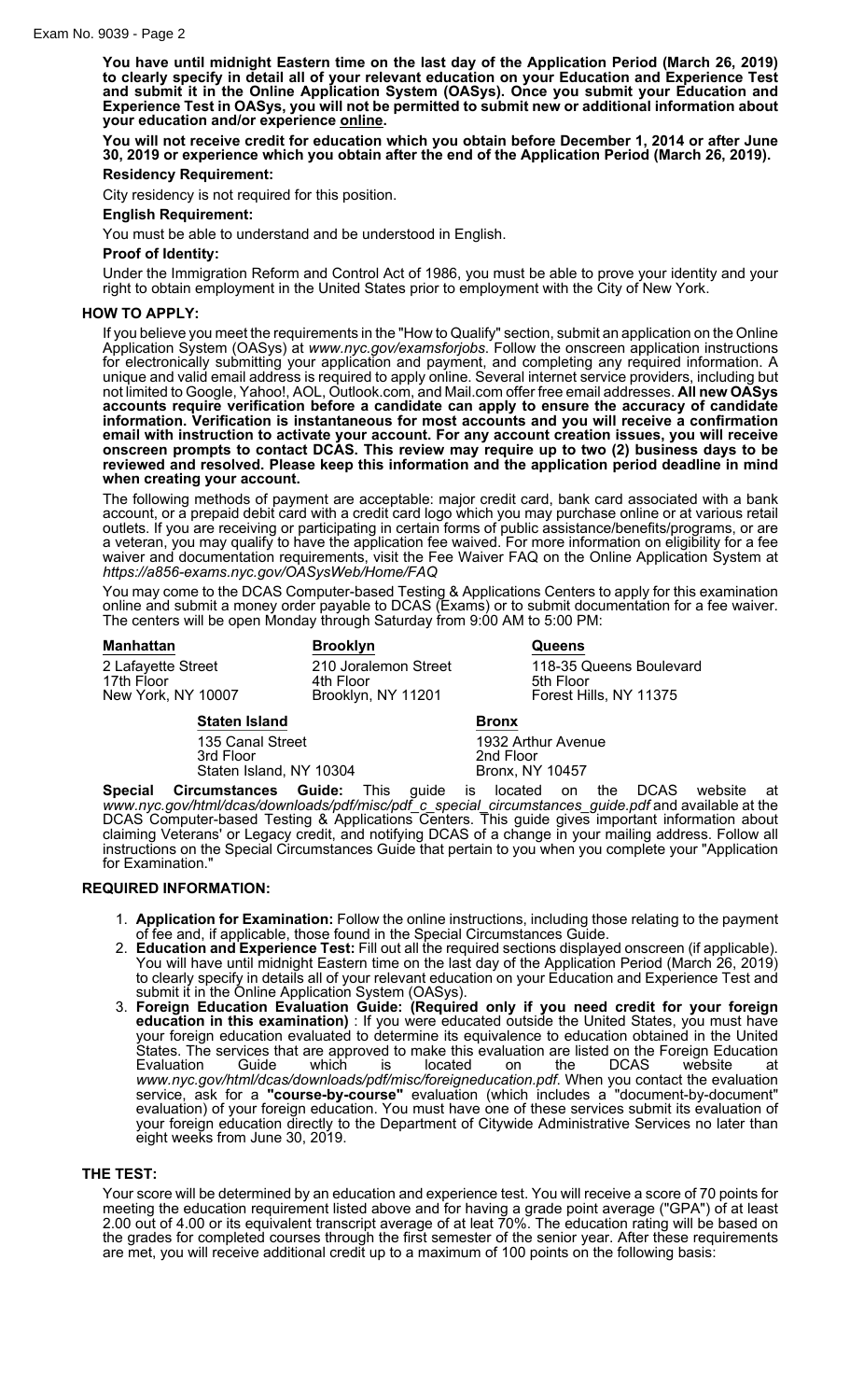# **Degree GPA through the first semester of the Senior Year**

| <b>Test Rating</b> | <b>Transcript GPA</b><br>(based on $4.00$ ) | <b>Transcript GPA</b><br>Average, % |
|--------------------|---------------------------------------------|-------------------------------------|
| 70.0               | $2.00 - 2.33$                               | $70.0 - 74.9$                       |
| 75.0               | $2.34 - 2.66$                               | 75.0 - 79.9                         |
| 80.0               | $2.67 - 2.99$                               | $80.0 - 84.9$                       |
| 85.0               | $3.00 - 3.33$                               | $85.0 - 89.9$                       |
| 90.0               | $3.34 - 3.66$                               | $90.0 - 94.9$                       |
| 95.0               | $3.67 - 3.99$                               | $95.0 - 99.9$                       |
| 100                | 4.0                                         | 100                                 |

The education requirement must be met by **June 30, 2019.** Your grade point average through the first semester of the senior year must be clearly stated in your Education and Experience Test in the field labeled "Title." If you do not state your grade point average, you will be disqualified for this examination.

# **Additional Credit for Experience:**

For full-time experience in mechanical engineering work, you will receive a maximum of 5 additional points for 6 or more months of experience, up to a total score of 100. If you have any of the mechanical engineering work experience on a part-time basis, it will be credited according to the equivalent percent of full time experience.

**You must clearly specify in detail all of your relevant education and experience on your Education and Experience Test and submit it by the end of the application period (March 26,2019).**

# **CHANGE OF MAILING ADDRESS, EMAIL ADDRESS AND/OR TELEPHONE NUMBER:**

It is critical that you promptly notify DCAS of any change to your mailing address, email address and/or phone number. If we do not have your correct mailing address, email address and/or phone number, you will not receive information about your exam(s), consideration for appointment and/or important information that may require a response by a specified deadline. If you need to update your Mailing Address, Email Address, and/or Telephone Number, read below:

- City Employees update this information in NYCAPS Employee Service (ESS) at *[www.nyc.gov/ess](http://www.nyc.gov/ess)*
- All Others update this information on your Profile page in the Online Application System (OASys) by logging into your OASys account and navigating to your Dashboard, then your Profile tab at *[www.nyc.gov/examsforjobs](http://www.nyc.gov/examsforjobs)*
- Submit a written request in-person or by mail: DCAS, 1 Centre Street, 14th Floor, New York, NY 10007 or brought in person to the same address Monday through Friday from 9AM to 5PM. Your written request must include your full name, social security number, exam title(s), exam number(s), previous mailing and/or email address

# **CHANGE OF NAME AND/OR SOCIAL SECURITY NUMBER:**

Use the Data Correction Form and follow all instructions for changing your name and/or social security number with DCAS. The following link will provide you with the DCAS Data Correction Form: *https://www1.nyc.gov/assets/dcas/downloads/pdf/employment/dp148a.pdf.*

# **THE TEST RESULTS:**

If you pass the education and experience test, your name will be placed in final score order on the eligible list, you will be given a list number and you will be notified by mail of your test results. The eligible list determines the order by which candidates will be considered for appointment. If you meet all requirements and conditions, you will be considered for appointment if your name is reached on the eligible list. Once a list has been established, it will typically remain active for four years. To learn more about the civil service system go to: *http://www.nyc.gov/html/dcas/html/work/civilservice\_1.shtml*.

# **ADDITIONAL INFORMATION:**

**Selective Certification for Positions Requiring Driver License:** If you have a motor vehicle Driver License that is valid in the State of New York, you may be considered for appointment to positions requiring this license through a process called Selective Certification. **To add Selective Certification for Driver License, select "MVO" on your Education and Experience Test and submit it in the Online Application System (OASys).** If you are appointed through this Selective Certification, you must maintain your motor vehicle Driver License for the duration of your employment.

#### **Selective Certification For Special Experience:**

If you have the experience listed in one or more of the areas listed below, you may be considered for appointment to positions requiring this experience through a process called Selective Certification. If you qualify for Selective Certification, you may be given preferred consideration for positions requiring this experience. Your experience will be checked by the appointing agency at the time of appointment.

- **Municipal Government Experience:** At least six (6) months of satisfactory, full-time experience working within a municipal government in a similar position, which provides services for a city with over 1 million in population. If you wish to apply for this Selective Certification, select **"MGE"** on your Education and Experience Test and submit it in the Online Application System (OASys).
- **Educational Institution Experience (for Department of Education only):** At least one (1) year of satisfactory, full-time experience in a similar position working in an Educational Institution, which provides services for a school district with over 1 million in population. If you wish to apply for this Selective Certification, select **"EDE"** on your Education and Experience Test and submit it in the Online Application System (OASys).
- **Experience in the Mass Transportation Industry (for MTA New York City Transit only):** At least one (1) year of satisfactory, full-time professional mechanical engineering experience in the mass transportation industry. If you wish to apply for this Selective Certification, select **"TSP"** on your Education and Experience Test and submit it in the Online Application System (OASys).